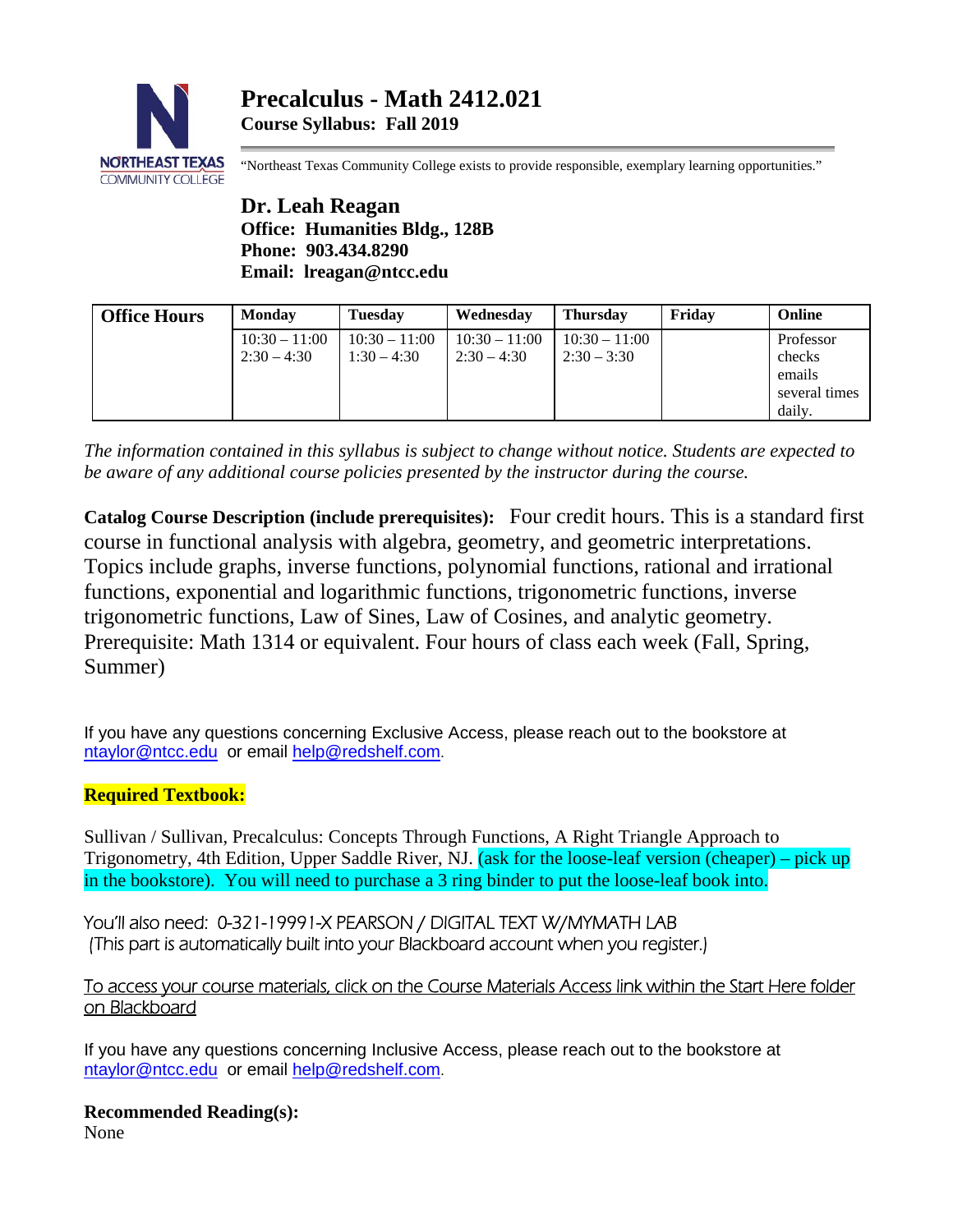## **Student Learning Outcomes:**

Upon successful completion of this course, students will

- 2412.1 Recognize and apply algebraic and transcendental functions and to solve related equations both algebraically and graphically.
- 2412.2 Identify intervals of increasing, decreasing, or constant; estimate relative maxima and minima.
- 2412.3 Sketch algebraic curves with vertical, horizontal, and slant asymptotes and apply these graphs to ideas of continuity.
- 2412.4 Prove trigonometric identities.
- 2412.5 Solve right and oblique triangles.
- 2412.6 Determine the standard equation of a conic with given conditions and solve applied problems involving a conic.
- 2412.7 Solve applied problems with parametric forms, polar coordinates, vectors, and modeling.

## **Core Curriculum Purpose and Objectives:**

Through the core curriculum, students will gain a foundation of knowledge of human cultures and the physical and natural world; develop principles of personal and social responsibility for living in a diverse world; and advance intellectual and practical skills that are essential for all learning.

Courses in the foundation area of mathematics focus on quantitative literacy in logic, patterns, and relationships. In addition, these courses involve the understanding of key mathematical concepts and the application of appropriate quantitative tools to everyday experience.

## **College Student Learning Outcomes:**

## Critical Thinking Skills

**CT.1** Students will demonstrate the ability to 1) analyze complex issues, 2) synthesize information, and 3) evaluate the logic, validity, and relevance of data.

Communication Skills

**CS.1** Students will effectively develop, interpret and express ideas through written communication.

## Empirical and Quantitative Skills

**EQS.1** Students will manipulate numerical data or observable facts by organizing and converting relevant information into mathematical or empirical form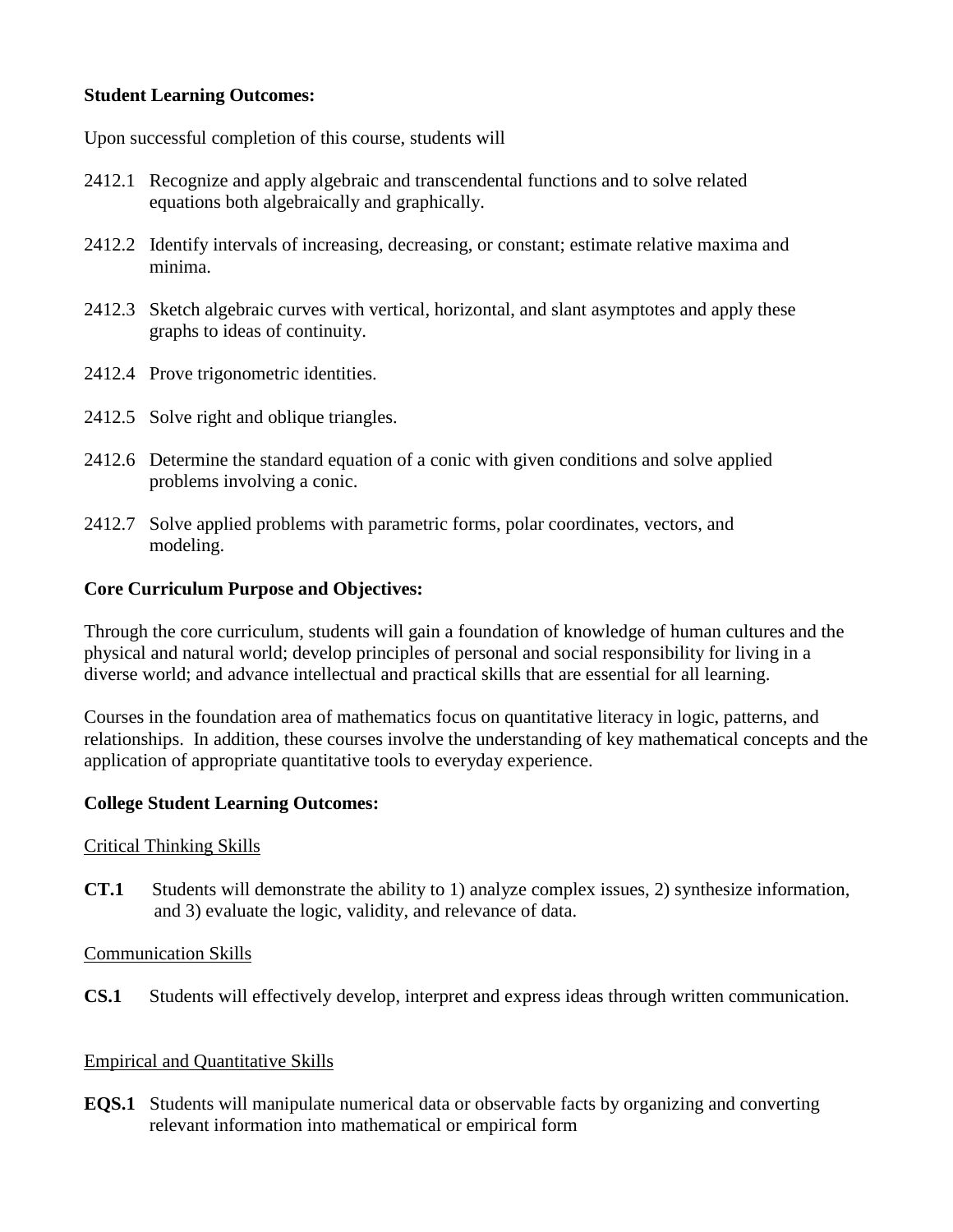- **EQS.2** Students will analyze numerical data or observable facts by processing information with correct calculations, explicit notations, and appropriate technology.
- **EQS.3** Students will draw informed conclusions from numerical data or observable facts that are accurate, complete, and relevant to the investigation.

# **SCANS Skills:**

## **N/A**

## **Lectures and Discussions:**

## **Course Outline:**

## **Chapter 1** Functions

- 1.1 Functions (Optional)
- 1.2 The Graph of a Function (Optional)
- 1.3 Properties of Functions
- 1.4 Library of Functions; Piecewise-defined Functions
- 1.5 Graphing Techniques: Transformations
- 1.6 Mathematical Models; Building Functions (Optional)
- 1.7 Building Mathematical Models Using Variation (Optional)

**Chapter 2** Linear and Quadratic Functions

- 2.1 Properties of Linear functions and Linear Models
- 2.2 Building Linear Models from Data (Optional)
- 2.3 Quadratic Functions and Their Zeros (Optional)
- 2.4 Properties of Quadratic Functions
- 2.5 Inequalities Involving Quadratic Functions
- 2.6 Building Quadratic Models from Verbal Descriptions and from Data (Optional)
- 2.7 Complex Zeros of a Quadratic Function
- 2.8 Equations and Inequalities Involving the Absolute Value Function (Optional)

**Chapter 3** Polynomial and Rational Functions

- 3.1 Polynomial Functions and Models
- 3.2 Properties of Rational Functions
- 3.3 The Graph of a Rational Function
- 3.4 Polynomial and Rational Inequalities (Optional)
- 3.5 The Real Zeros of a Polynomial Functions (Optional)
- 3.6 Complex Zeros; Fundamental Theorem of Algebra

**Chapter 4** Exponential and Logarithmic Functions

- 4.1 Composite Functions (Optional)
- 4.2 One-to-One Functions; Inverse Functions
- 4.3 Exponential Functions
- 4.4 Logarithmic Functions
- 4.5 Properties of Logarithms
- 4.6 Logarithmic and Exponential Equations (Optional)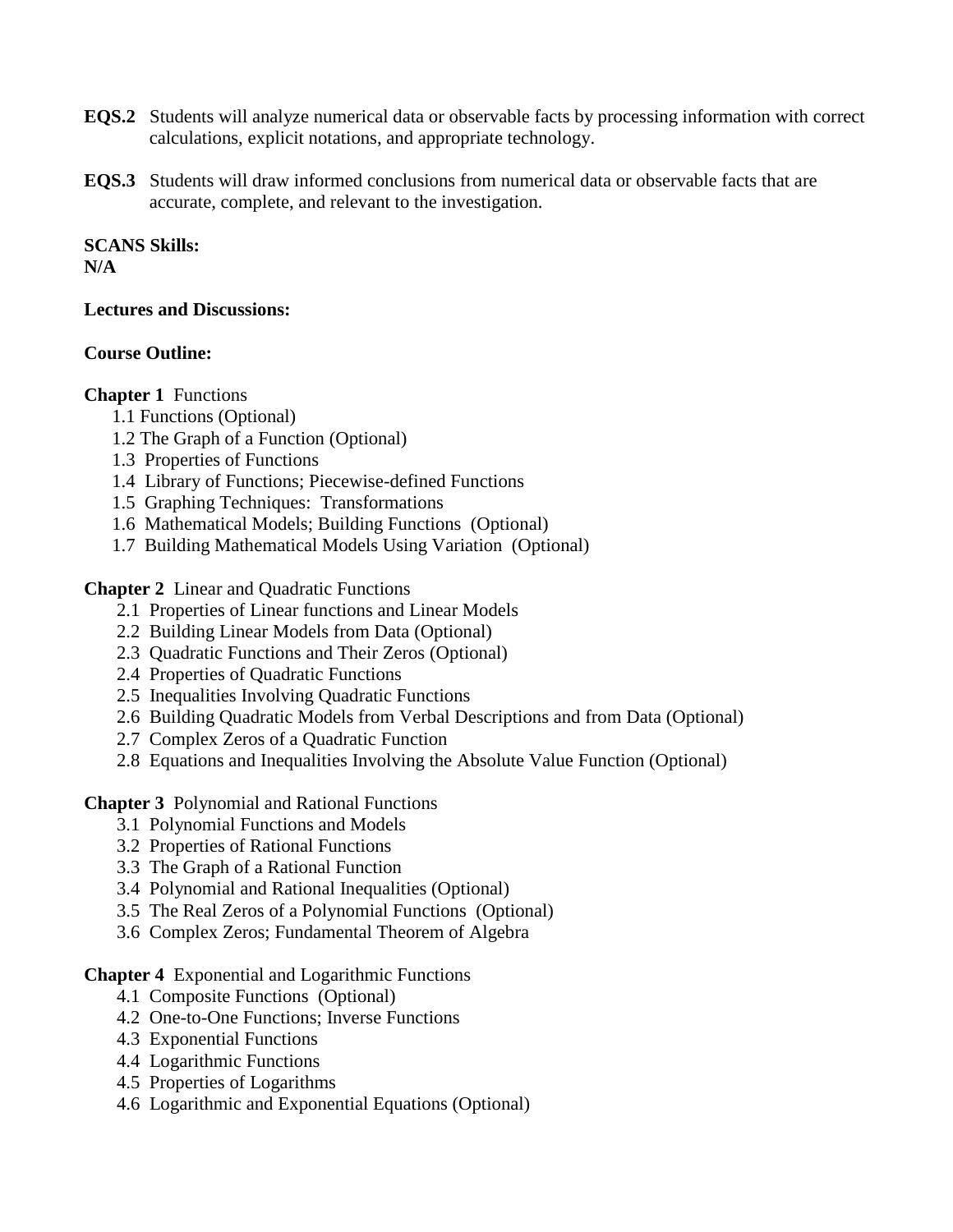**Chapter 5** Trigonometric Functions

- 5.1 Angles and Their Measure
- 5.2 Right Triangle Trigonometry
- 5.3 Computing the Values of Trigonometric Functions of Acute Angles
- 5.4 Trigonometric Functions of any Angle
- 5.5 Unit Circle Approach: Properties of the Trigonometric Functions
- 5.6 Graphs of the Sine and Cosine Functions
- 5.7 Graphs of the Tangent, Cotangent, Cosecant, and Secant Functions
- 5.8 Phase Shift; Sinusoidal Curve Fitting (As time permits)

**Chapter 6** Analytic Trigonometry

- 6.1 The Inverse Sine, Cosine, and Tangent Functions
- 6.2 The Inverse Trigonometric Functions (Continued)
- 6.3 Trigonometric Equations
- 6.4 Trigonometric Identities
- 6.5 Sum and Difference Formulas
- 6.6 Double-angle and Half-angle Formulas
- 6.7 Product-to-Sum and Sum-to-Product Formulas (Optional)

**Chapter 7** Applications of Trigonometric Functions

- 7.1 Applications Involving Right Triangles
- 7.2 The Law of Sines
- 7.3 The Law of Cosines
- 7.4 Area of a Triangle (Optional)
- 7.5 Simple Harmonic Motion; Damped Motion; Combining Waves (Optional)

**Chapter 8** Polar Coordinates; Vectors

- 8.1 Polar Coordinates
- 8.2 Polar Equations and Graphs
- 8.4 Vectors

**Chapter 9** Analytic Geometry

- 9.1 Conics
- 9.2 The Parabola
- 9.3 The Ellipse
- 9.4 The Hyperbola
- 9.7 Plane Curves and Parametric Equations

## **Evaluation/Grading Policy:**

Three major 100 point examinations will be given, and together they will be worth 45% of the final grade. If an exam is missed or failed, the highest possible make-up grade is a 70 (with instructor notification prior to the exam missed).

The average of a series of homework assignments will be worth 25% of the total grade (all homework is on MyMathLab). All homework due dates are posted on MyMathLab. Homework is due on the due date…no exceptions. Quizzes over each chapter will be worth 10% of the final grade.

A comprehensive final examination will contribute 20% to the final grade.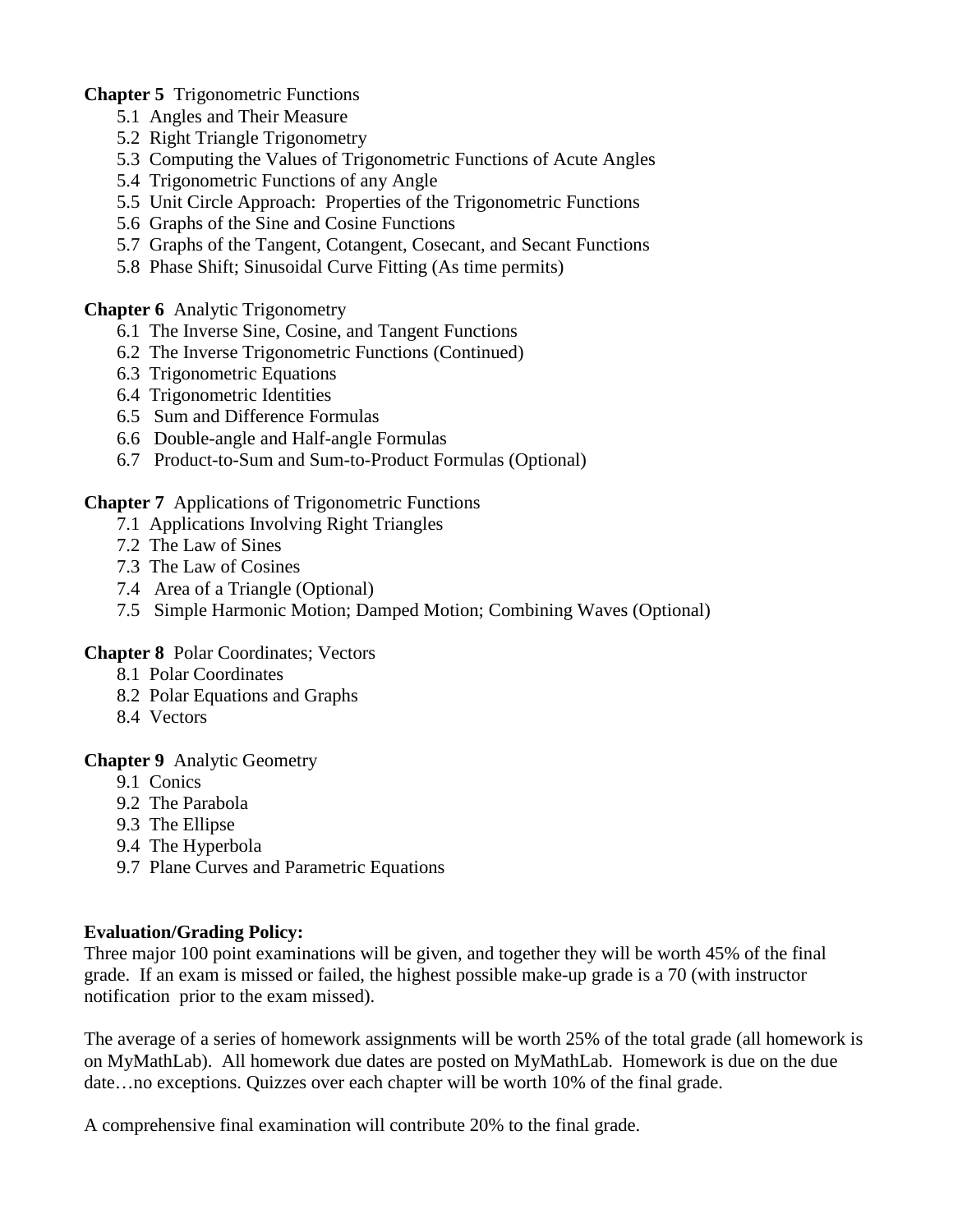#### **Tests/Exams:**

| 3 Exams                        | 45%  |  |
|--------------------------------|------|--|
| Final Exam                     | 20%  |  |
| Online Assignments (MyMathLab) | 25%  |  |
| Quizzes                        | 10%  |  |
| <b>TOTAL</b>                   | 100% |  |

 "A" 90% "B" 80% "C" 70% "D" 60% "F" Below 60%

#### **Other Course Requirements**

A graphing calculator is required for this course.

#### **Student Responsibilities/Expectations:**

Attendance: Students are expected to attend every class. If a student has to miss class, he/she must contact the instructor prior to missing. Class attendance is vital to being successful in this class. Also, students must be self-motivated to keep up with the due dates, turn in assignments ON TIME, and take Exams as scheduled.

Students are expected to be respectful to classmates, the Professor and themselves. Students will be warned when using a phone inappropriately. A student will be removed from class if any disruption continues.

The college's official means of communication is via your campus email address. I will use your campus email address and Remind 101 to communicate with you outside of class. Make sure you keep your campus email cleaned out and below the limit so you can receive important messages.

#### **APPROPRIATE CLASSROOM BEHAVIOR:**

Students are expected to conduct themselves in a mature and respectful manner toward the Professor as well as other students. An orderly and cooperative classroom environment is essential for optimum learning to take place. In order to maintain an environment in which learning can take place the following behaviors are expected to be observed:

- Turn off cell phones or set them on silent.
- Pay attention during instruction. You should not be working on homework, texting, or social networking during instruction. These are three of my pet peeves.
- Out of respect for the Professor and others in the class, avoid side conversations during instruction.
- Use class time wisely.
- Above all, be respectful to each other and practice the "Golden Rule."